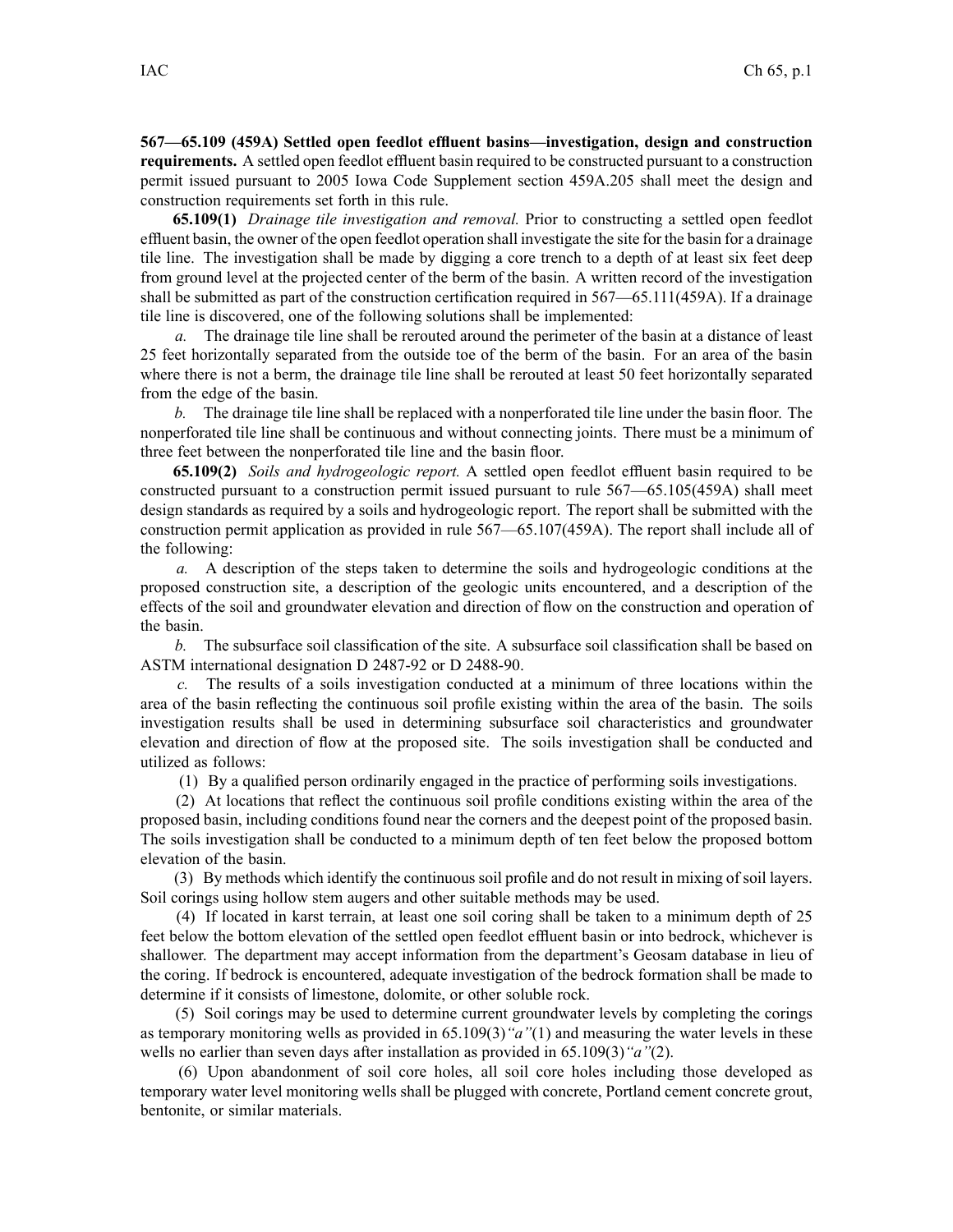(7) If excavation methods are used in conducting the soils investigation, upon closure these excavations must be filled with suitable materials and adequately compacted to ensure they will not compromise the integrity of the basin liner.

## **65.109(3)** *Hydrology.*

*a. Determination of groundwater table.* For purposes of this rule, groundwater table is the seasonal high-water table determined by <sup>a</sup> professional engineer, <sup>a</sup> groundwater professional certified pursuan<sup>t</sup> to 567—Chapter 134, or qualified staff from the department or Natural Resources Conservation Service (NRCS). If <sup>a</sup> construction permit is required, the department must approve the groundwater table determination.

(1) Current groundwater levels shall be measured as provided in this subparagraph for either <sup>a</sup> formed settled open feedlot effluent basin or an unformed settled open feedlot effluent basin. Three temporary monitoring wells shall be developed according to 567—subrule 110.11(8). The top of the well screen shall be within five feet of the ground surface. Each well shall be extended to at least two feet below the proposed top of the liner of an unformed settled open feedlot effluent basin, or to at least two feet below the proposed bottom of the footings of <sup>a</sup> formed settled open feedlot effluent basin. In addition, the wells must be installed as follows:

1. Unformed basins. For an unformed settled open feedlot effluent basin, the monitoring wells may be installed in the soil core holes developed as par<sup>t</sup> of conducting the soils investigation required in paragraph 65.109(2)*"c."*

2. Formed basins. For <sup>a</sup> formed settled open feedlot effluent basin, at least three temporary monitoring wells shall be installed as close as possible to three corners of the structure, with one of the wells close to the corner of deepest excavation. If the formed settled open feedlot effluent basin is circular, the three monitoring wells shall be equally spaced and one well shall be placed at the point of deepest excavation.

(2) The seasonal high-water table shall be determined by considering all relevant data, including the groundwater levels measured in the temporary monitoring wells not earlier than seven days following installation, NRCS soil survey information, soil characteristics such as color and mottling, other existing water table data, and other pertinent information. If <sup>a</sup> drainage system for artificially lowering the groundwater table will be installed in accordance with the requirements of paragraph 65.109(3)*"c,"*the level to which the groundwater table will be lowered will be considered to represen<sup>t</sup> the seasonal high-water table.

*b.* The settled open feedlot effluent basin shall be constructed with <sup>a</sup> minimum separation of two feet between the top of the liner of the basin and the seasonal high-water table.

*c.* If <sup>a</sup> drainage tile line around the perimeter of the basin isinstalled <sup>a</sup> minimum of two feet below the top of the basin liner to artificially lower the seasonal high-water table, the top of the basin's liner may be <sup>a</sup> maximum of four feet below the seasonal high-water table which existed prior to installation of the perimeter tile system. The seasonal high-water table may be artificially lowered by gravity flow tile lines or other similar system. However, the following shall apply:

(1) Except as provided in subparagraph (2), an open feedlot operation shall not use <sup>a</sup> nongravity mechanical system that uses pumping equipment.

(2) If the open feedlot operation was constructed before July 1, 2005, the operation may continue to use its existing nongravity mechanical system that uses pumping equipment, or it may construct <sup>a</sup> new nongravity mechanical system that uses pumping equipment. However, an open feedlot operation that expands the area of its open feedlot on or after April 1, 2011, shall not use <sup>a</sup> nongravity mechanical system that uses pumping equipment.

(3) Drainage tile lines may be installed to artificially lower the seasonal high-water table at <sup>a</sup> settled open feedlot effluent basin, if all of the following conditions are satisfied: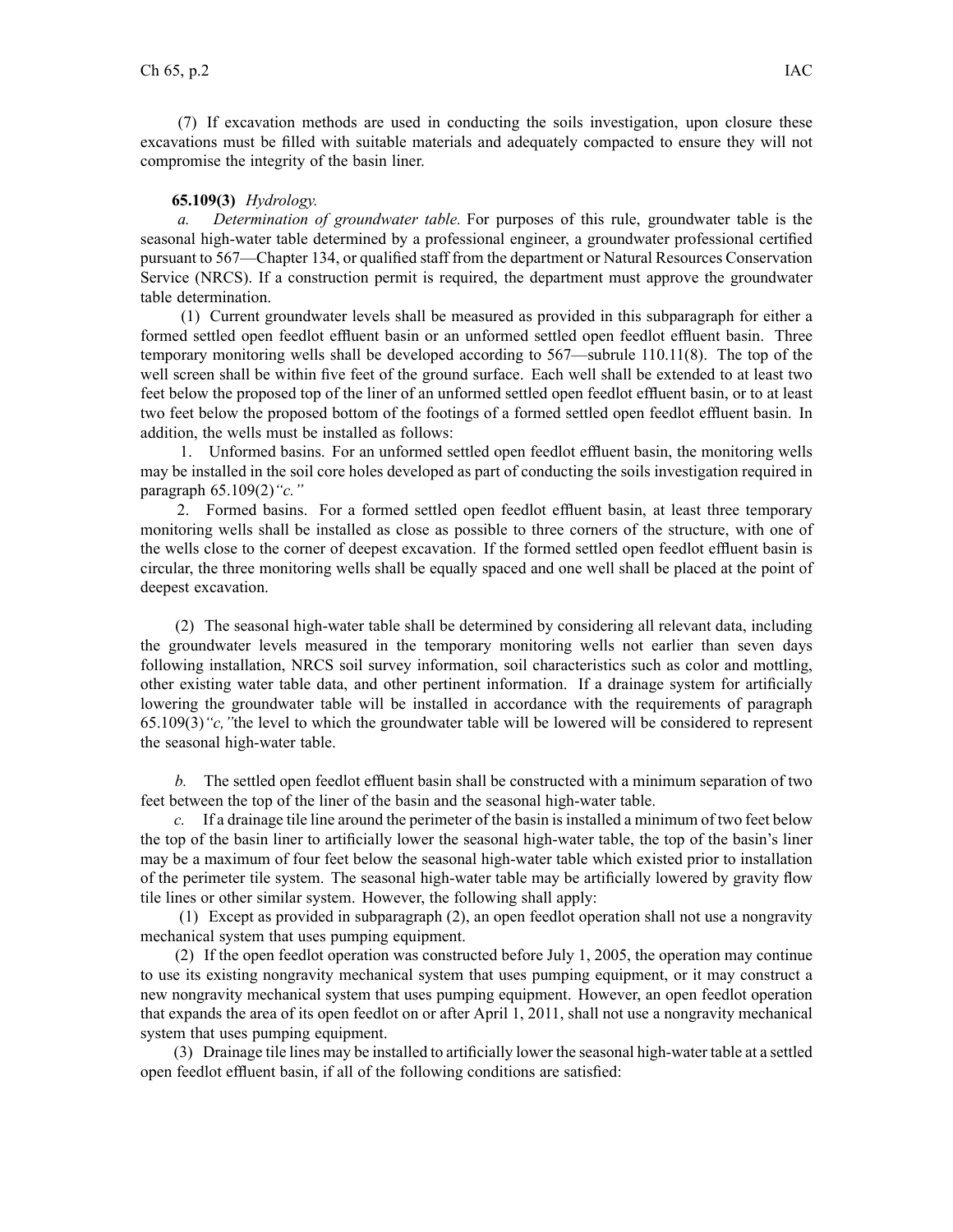1. A device to allow monitoring of the water in the drainage tile lines and <sup>a</sup> device to allow shutoff of the flow in the drainage tile lines are installed, if the drainage tile lines do not have <sup>a</sup> surface outlet accessible on the property where the settled open feedlot effluent basin is located.

2. Drainage tile lines are installed horizontally at least 25 feet away from the outside toe of the berm of the settled open feedlot effluent basin. Drainage tile lines shall be placed in <sup>a</sup> vertical trench and encased in granular material which extends upward to the level of the seasonal high-water table which existed prior to installation of the perimeter tile system.

## **65.109(4)** *Karst terrain.*

*a.* Construction prohibited. Settled open feedlot effluent basins shall not be constructed in areas which drain to known sinkholes or in karst terrain. Structure sites located within one mile of karst terrain shall be considered to be located in karst terrain, unless site-specific geologic information is submitted documenting that 25 feet of suitable materials exist between the structure bottom and carbonated bedrock or limestone or dolomite.

*b.* The use of formed structures is required to store liquid or dry manure in karst terrain.

(1) Formed structures constructed of concrete in karst terrain shall comply with the provisions of 65.15(14).

(2) The use of formed structures constructed of materials other than concrete and located in areas which drain to known sinkholes or located in karst terrain may be approved by the department if the proposed structures are designed by <sup>a</sup> professional engineer, <sup>a</sup> minimum of five feet vertical separation is maintained between the structure bottom and carbonated bedrock, and the engineer certifies and provides data showing the permeability of the geologic material below the structure's base is sufficiently low to provide an adequate barrier to preven<sup>t</sup> percolation into carbonated bedrock or groundwater.

*c.* Construction of settled open feedlot effluent basins is allowed in areas identified as karst terrain if site-specific geologic information is submitted documenting that 25 feet of suitable materials exist between the structure bottom and carbonated bedrock or limestone or dolomite.

**65.109(5)** *Bedrock separation.* A settled open feedlot effluent basin shall be constructed with at least four feet of separation between the bottom of the basin and <sup>a</sup> bedrock formation.

## **65.109(6)** *Floodplain requirements.*

*a. Construction in floodplains.* Open feedlot operation structureslocated on <sup>a</sup> floodplain or within <sup>a</sup> floodway of <sup>a</sup> river or stream may be required to obtain DNR permits and provide protection from inundation by flood waters, as specified in 567—Chapters 71 and 72.

*b. Permits for dam construction.* Open feedlot operation structures exceeding storage capacity or dam height thresholds may be required to obtain DNR permits, as specified in 567—71.3(455B) and 567—72.3(455B).

**65.109(7)** *Liner design and construction.* The liner of <sup>a</sup> settled open feedlot effluent basin shall comply with all of the following:

*a.* The liner shall comply with any of the following permeability standards:

(1) The linershall be constructed to have <sup>a</sup> percolation rate thatshall not exceed one-sixteenth inch per day at the design depth of the basin as determined by percolation tests conducted by the professional engineer. If <sup>a</sup> clay soil liner is used, the liner shall be constructed with <sup>a</sup> minimum thickness of 12 inches or the minimum thickness necessary to comply with the percolation rate in this paragraph, whichever is greater.

(2) The liner shall be constructed to have <sup>a</sup> percolation rate that shall not exceed one-sixteenth inch per day at the design depth of the basin. The design of the liner will specify <sup>a</sup> moisture content, compaction requirement, and liner thickness that will comply with the maximum allowable percolation requirement, and will be based on moisture content and percentage of maximum density as determined by <sup>a</sup> standard 5 point proctor test performed in accordance with ASTM D698 (Method A). The liner thickness will be based on laboratory tests of the compacted material, with <sup>a</sup> minimum liner thickness